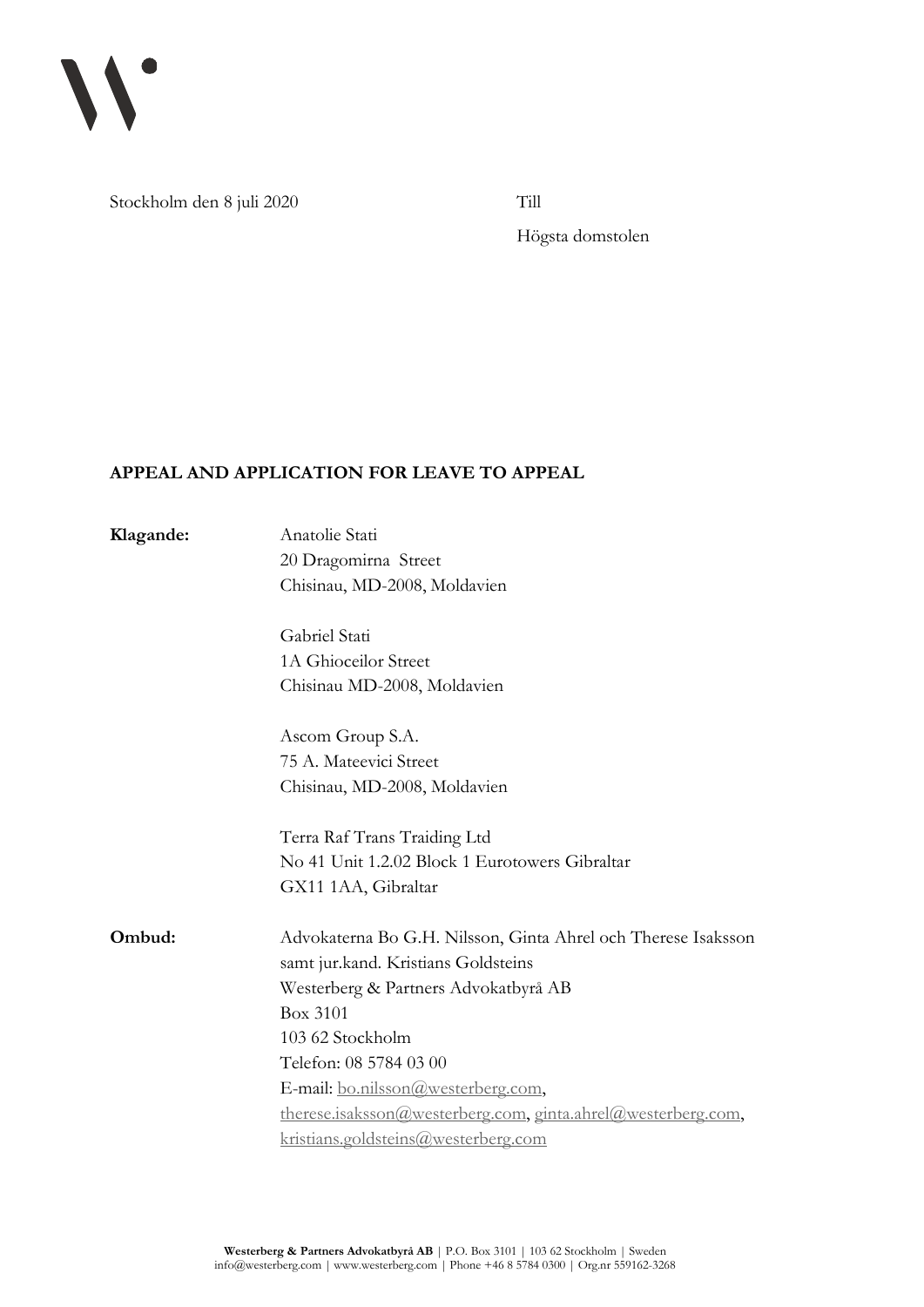| Motpart 1:               | Republiken Kazakstan                                          |
|--------------------------|---------------------------------------------------------------|
|                          | Ministry of Finance                                           |
|                          | 11 Zhenis Avenue                                              |
|                          | 010000, Nur-Sultan, Kazakstan                                 |
| Ombud:                   | Advokaterna Alexander Foerster och Ludwig Metz samt jur.kand. |
|                          | Julia Fermbäck och jur.kand. Matilda Magnusson                |
|                          | Mannheimer Swartling Advokatbyrå AB                           |
|                          | <b>Box 1711</b>                                               |
|                          | 111 87 Stockholm                                              |
|                          | E-mail: alexander.foerster@msa.se, ludwig.metz@msa.se,        |
|                          | julia.fermback@msa.se, matilda.magnusson@msa.se               |
| Motpart 2:               | The National Bank of Kazakhstan                               |
|                          | 21 "Koktem-3"                                                 |
|                          | Almaty, 050040, Kazakstan                                     |
| Ombud:                   | Advokaterna Marcus Axelryd, Karl Guterstam och Magnus Nygren  |
|                          | Frank Advokatbyrå AB                                          |
|                          | Box 7099                                                      |
|                          | 103 87 Stockholm                                              |
|                          | E-mail: marcus.axelryd@frank.se, karl.guterstam@frank.se,     |
|                          | magnus.nygren@frank.se                                        |
| Överklagat<br>avgörande: | Svea hovrätts beslut den 17 juni 2020 i mål nr ÖÄ 7709-19     |
| Saken:                   | Utmätning, fråga om verkställighet                            |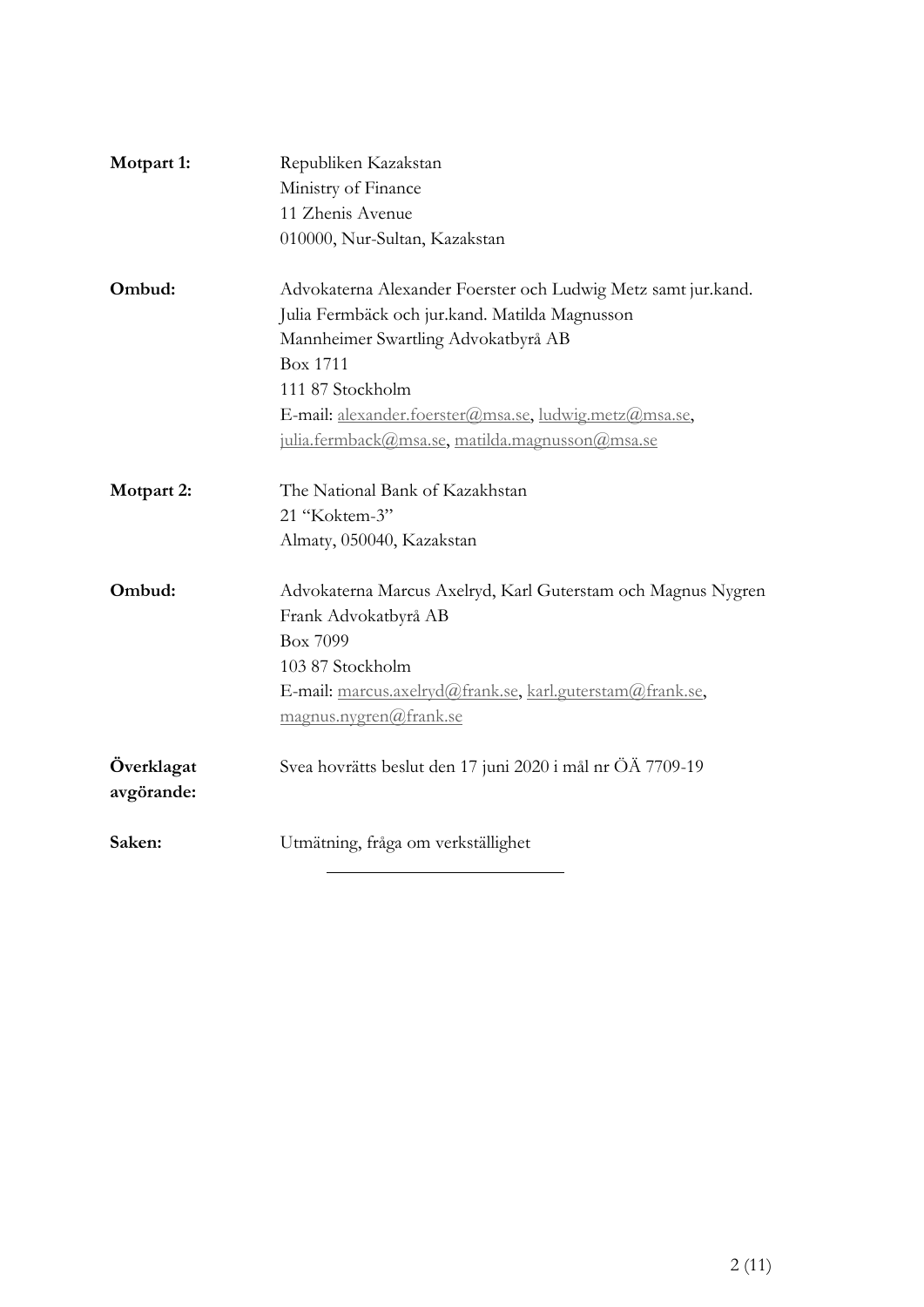As an agent for Anatolie Stati and others, hereinafter **Investors**, we hereby submit the following appeal and request for leave to appeal.

# **INTRODUCTION**

- 1. On June 17, 2020, Svea Court of Appeal decided to amend the Nacka District Court's decision and set aside the decision of the Crown Prosecutor's Office regarding the foreclosure of
	- listed securities on a securities depository in the Scandinavian Enskilda Bank (SEB),
	- assets attributable to the securities dividend, sales proceeds from subscription rights and repayment of Swedish coupon tax and
	- cash in a bank account linked to the securities deposit (together "**the Property**").
- 2. During 2018, the Crown Prosecutor's Office sold the foreclosed securities in 33 listed Swedish large companies and deposited the sales proceeds on another authority belonging to the account. The total value of the property is approx. SEK 780 million.
- 3. The Republic of Kazakhstan ("**Kazakhstan**"), as the debtor, and the National Bank of Kazakhstan ("**the National Bank**"), as a third party, appealed against the foreclosure decisions and requested that the foreclosures be revoked because
	- the forged property does not belong to Kazakhstan,
	- the securities are not available in Sweden as well
	- the property is covered by State immunity under Articles 19 (c) and 21 (1) (c) of the United Nations Convention on the immunity of States and their property (the "**State Immunity Convention**").

Investors disputed that enforcement barriers existed, arguing that Kazakhstan has in any case lost the right to invoke state immunity through its abuse of rights.

- 4. The Supreme Court chose to examine only the issue of property enjoying state immunity and assumed that the applicable international customary law corresponds to the wording of Article 21 (1) (c) of the State Immunity Convention, which provides for immunity for property belonging to a central bank or other monetary policy authority in the state. In this examination, the High Court made the assumption that the securities are in Sweden and that the forged property belongs to Kazakhstan in the meaning of the extension bar.
- 5. In interpreting the scope of the provision, the High Court applied the principles of treaty interpretation in the Vienna Convention on the Law of Treaties (1969) (the "Vienna Convention"). The High Court concluded that the Property must not be forfeited because it belongs to Danmarks Nationalbank within the meaning of Article 21 (1) (c) and thus is subject to state immunity. Finally, the High Court found that abuse of rights cannot affect the state's right to invoke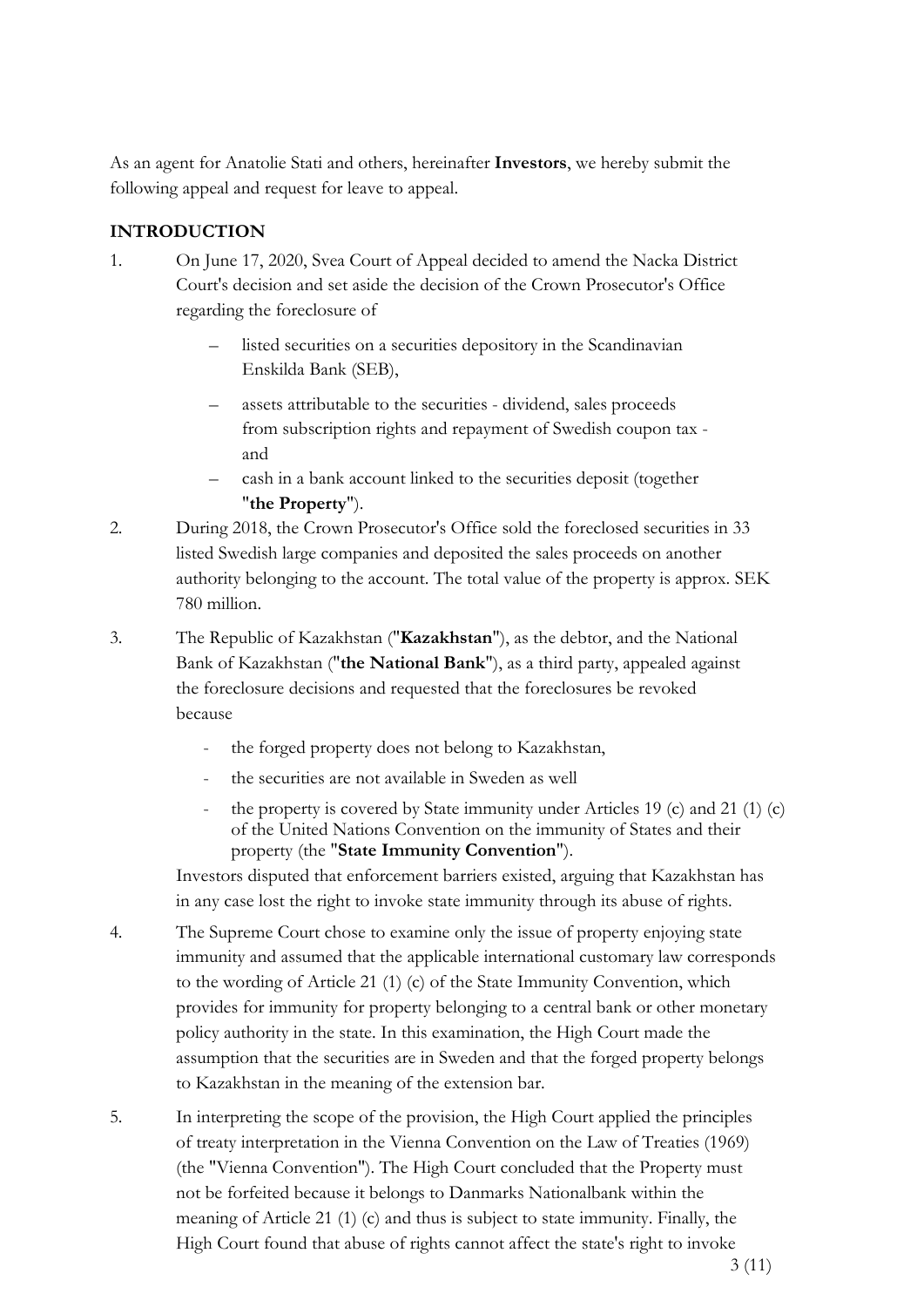state immunity.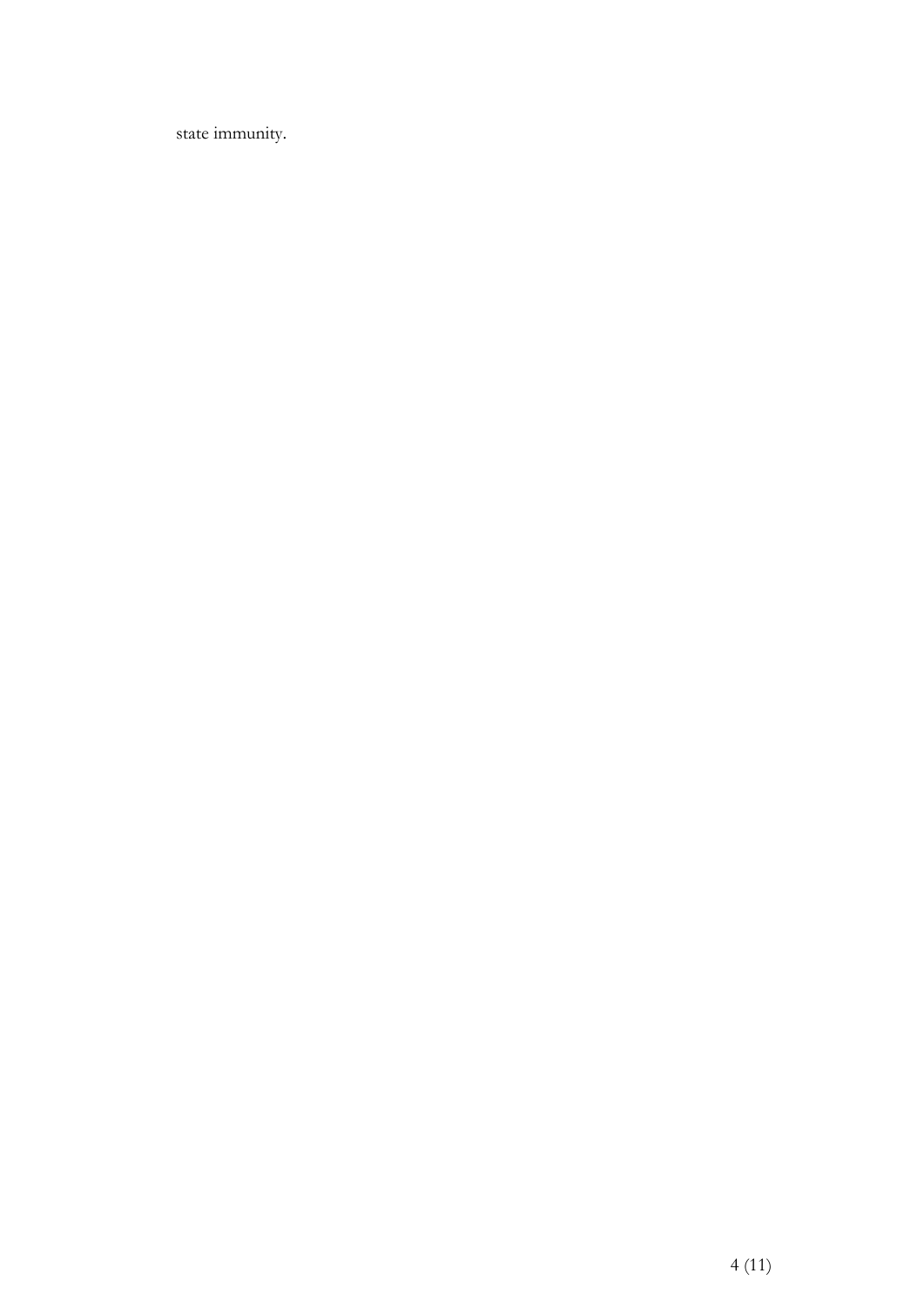### **MOTIONS**

- 6. Investors request that the Supreme Court
	- i) grant leave to appeal;
	- ii) by amending the decision of the Court of Appeal, establishes the decision of the District Court;
	- iii) releases Ascom Group S.A., Anatolie Stati, Gabriel Stati and Terra Raf Trans Traiding Ltd. from the obligation to reimburse the legal costs of Kazakhstan and Danmarks Nationalbank to the District Court and the Court of Appeal, and
	- iv) order Kazakhstan and Danmarks Nationalbank to jointly and severally pay compensation for the costs incurred by Ascom Group S.A., Anatolie Stati, Gabriel Stati and Terra Raf Trans Traiding Ltd. in the District Court and the Court of Appeal and in the Supreme Court in an amount to be stated later.

### **BASES**

- 7. The property belongs to the debtor Kazakhstan and is located in Sweden. It can therefore be measured for Kazakhstan's debts.
- 8. There are no barriers to enforcement. The property does not enjoy state immunity as it does not belong to Danmarks Nationalbank, is not used in the context of monetary policy and has a commercial purpose.
- 9. Kazakhstan has in any case lost the right to invoke state immunity through its abuse of rights.

## **BACKGROUND**

- 10. On the basis of the enforcement procedure, an arbitration award was issued on December 19, 2013 in the Stockholm Chamber of Commerce Arbitration Institute's (SCC) case No. V (116/2010). The Arbitral Tribunal found that Kazakhstan breached its "fair and equitable treatment" commitments in the Energy Charter Treaty (ECT) and therefore awarded Investors over USD 500 million, plus interest, in compensation.<sup>1</sup>
- 11. Kazakhstan has, without success, attempted to challenge the arbitration award twice through an action for damages and invalidity before the Svea Court of Appeal (cases Nos. T 2675-14 and T 12462-19). Kazakhstan has also tried to challenge the Svea Court of Appeal's judgment in the first complaint case by applying for a ruling and later also rescission. The present case is the fourth case before the Supreme Court with essentially the same position as a party.<sup>2</sup>

<sup>1</sup> Skiljedomens värde per idag uppgår till nästan 543 miljoner USD. Kazakstan har inte erlagt någon betalning trots sitt åtagande i artikel 26(8) ECT: "*Each Contracting Party shall carry out without delay any such award and shall make provision for the effective enforcement in its Area of such awards"*.

<sup>2</sup> Se Högsta domstolens beslut i domvilloklagan (mål nr Ö 613-17), Högsta domstolens beslut i anledning av Kazakstans begäran om inhibition (mål nr Ö 2096-18) och Kazakstans resningsansökan (mål nr Ö 1888-20).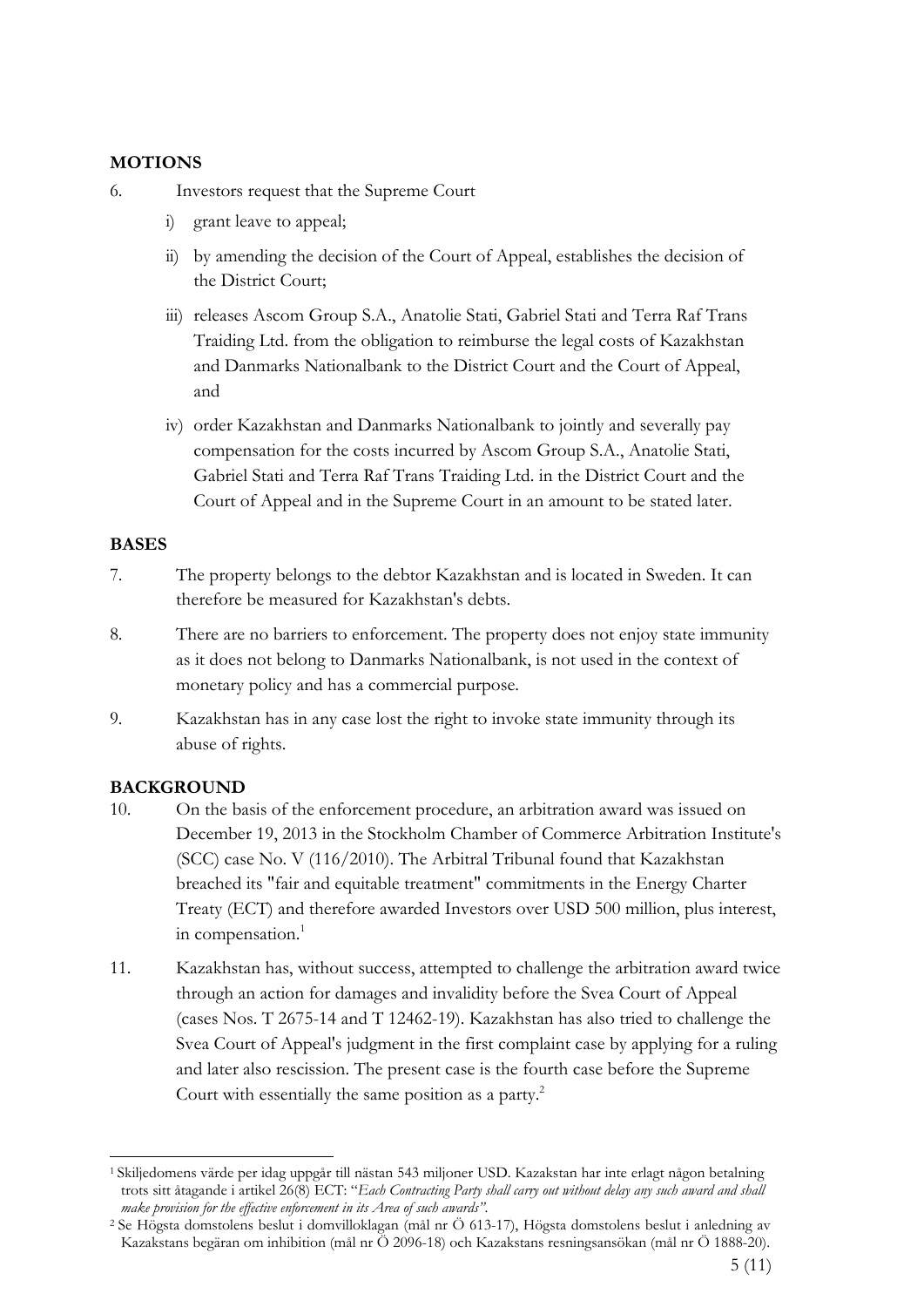12. In August 2017, the Investors applied for an interim decision on attachment to the Stockholm District Court which granted the requested action and in January 2018 announced a final decision whereby the attachment was determined (Case No. T 10498-17). Kazakhstan has been obliged to reimburse Investors' legal costs both in the first case and the invalidity case (Svea Court case No. T 2675-14) and in the district court case (Stockholm District Court case number T 10498-17). Kazakhstan has not made any payment. It can be added that since the end of 2014, Investors have had serious financial difficulties, mainly due to Kazakhstan's expropriation of Investors' crude oil and gas investments in the country and complete refusal to comply with their obligations under the Arbitration. This and other legal processes are financed by third parties.

#### **REASONS FOR GRANTING LEAVE TO APPEAL**

13. Investors believe that it is important for the management of the legal application that the Supreme Court examines the issue of whether, under current customary law, the assets of a commercial nature and purpose handled - but not owned - by a central bank should be exempted from foreclosure State immunity? To the extent that management is to be sought in the State Immunity Convention, the question arises as to its correct interpretation under the Vienna Convention.

#### **Lack of legal guidance in Sweden**

- 14. Sweden lacks the applicable general legislation relating to the issue of state immunity. There is also no general and current international agreement in the field of state immunity. In 2004, the United Nations General Assembly adopted the State Immunity Convention but it has not yet entered into force. Therefore, at international level, state immunity is still governed by international customary law.
- 15. Sweden has ratified the State Immunity Convention. When the Convention comes into force, it will be incorporated into Swedish law by the Act (2009: 1514) on the immunity of states and their property. However, the preparatory work to the law that has not yet come into force provides a very limited guide to the scope of state immunity in property of the kind at issue in the case.
- 16. It is unclear to what extent Article 21 (1) (c) of the State Immunity Convention expresses the customary law in force.3 During the preparation of the Convention text, the Nordic countries, including Sweden, expressed objections to the claim that all kinds of central bank property should be protected from enforcement measures. Instead, they suggested that state immunity should only include property used for monetary policy purposes.4

<sup>3</sup> Se hovrättens beslut, s. 13 samt Ulf Linderfalks sakkunnigutlåtande, s. 11 (uab 156).

<sup>4</sup> Yearbook of the International Law Commission 1988 Vol II Part 1, s. 119 (uab 262).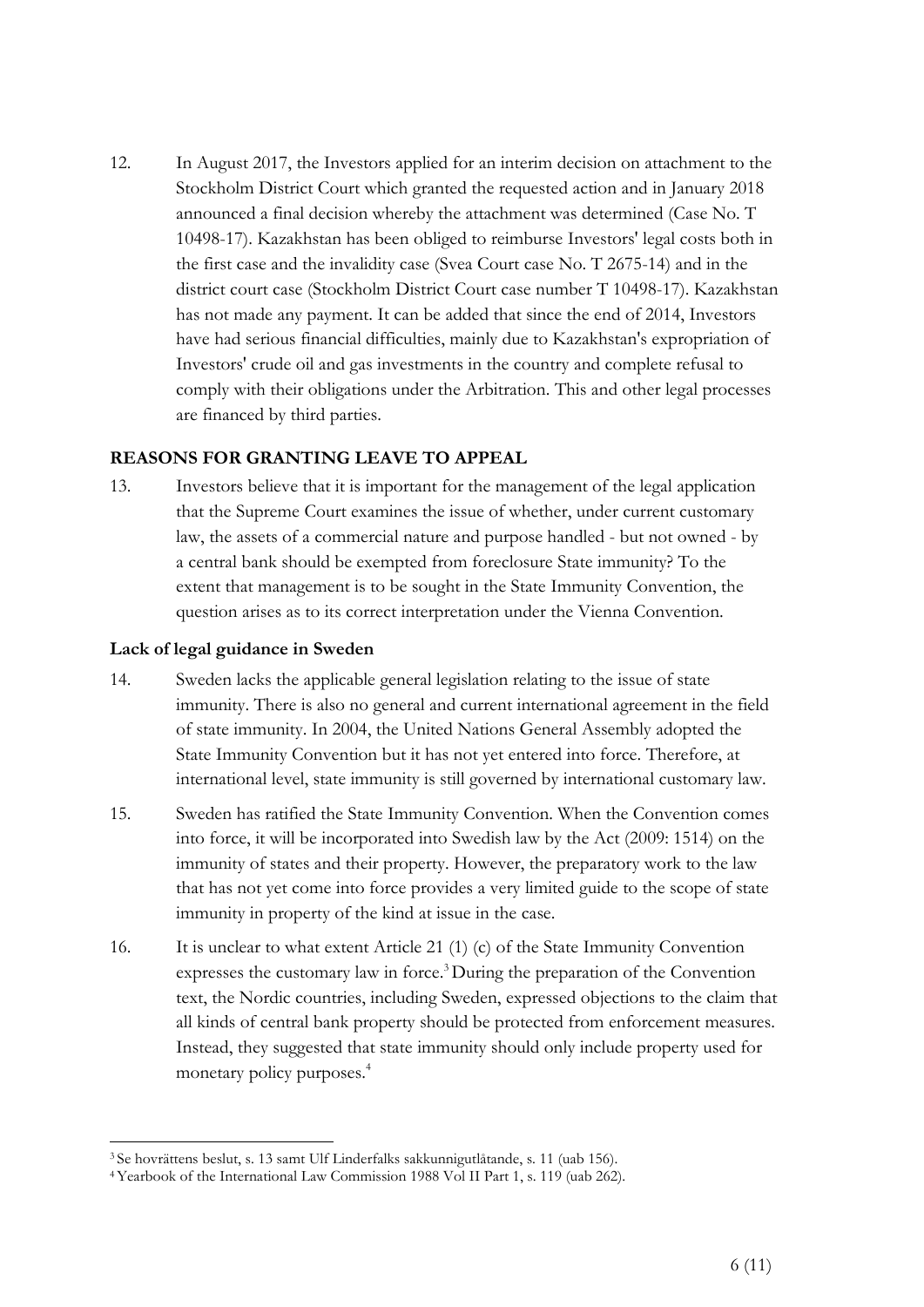- 17. The scope of state immunity under Article 21 (1) (c), which provides for immunity for property belonging to a central bank or other monetary policy authority in the state, has not previously been tested in Sweden.
- 18. In NJA 2011, p. 475 (Lidingöhuset), the Supreme Court examined questions of enforcement in the immovable property of a foreign state and then applied international law on diplomatic immunity and a different provision of the Convention (Article 19 (c)) than that which is relevant in this matter. Prior to that, the issue of state immunity against enforcement has been tried in NJA 1942, p 65 (the city boats). In recent decades, however, customary law has developed in a restrictive direction, which means that a state's commercial or private law action is, as a rule, exempted from the right to immunity, which has also been confirmed in NJA 2011 p. 475.
- 19. Similarly, Swedish doctrine statements regarding interpretation of Article 21 of the State Immunity Convention are lacking. The existing Swedish doctrinal statements have mainly come about as a result of the Supreme Court's decision in NJA 2011, p. 475 and concerns the application of Article 19 (c) in the light of diplomatic immunity.
- 20. Investors consider that there is also a need for a guiding statement from the Supreme Court regarding treaty interpretation in accordance with the principles of the Vienna Convention. Questions about treaty interpretation almost always arise in cases before Swedish courts arising from the so-called. the investment arbitration procedures between individual investors and states and which are preferably about the arbitration / invalidity of arbitration or the jurisdiction of the arbitration panel.5 There are no previous indicative statements from the Supreme Court regarding the application of the Treaty interpretation rules of the Vienna Convention.
- 21. Guidance from the Supreme Court on the issue of the scope of the state immunity is thus important from a legal policy point of view.

## **Lack of legal guidance abroad**

22. Even in an international perspective, there is no precedent for interpreting Article 21 (1) (c) of the State Immunity Convention.

<sup>5</sup> Se till exempel, Svea hovrätts mål nr T 2675-14 (Republiken Kazakstan mot Stati m.fl.), Högsta domstolens mål nr T 2113-06 (Republiken Kirgizistan mot Petrobart), Svea hovrätts mål nr T 10060-10 (Ryska Federationen mot RosInvestCo), Svea hovrätts mål nr T 9128-14 (Ryska Federationen mot Renta 4 m.fl.), Svea hovrätts mål nr T 6582-16 (Cem Uzan mot Republiken Turkiet), Svea hovrätts mål nr T 8735-01 (Tjeckiska Republiken mot CME), Svea hovrätts mål nr T 4658-18 (Konungariket Spanien mot Novenergia), Svea hovrätts mål nr T 4236-19 (Republiken Italien mot CEF Energia).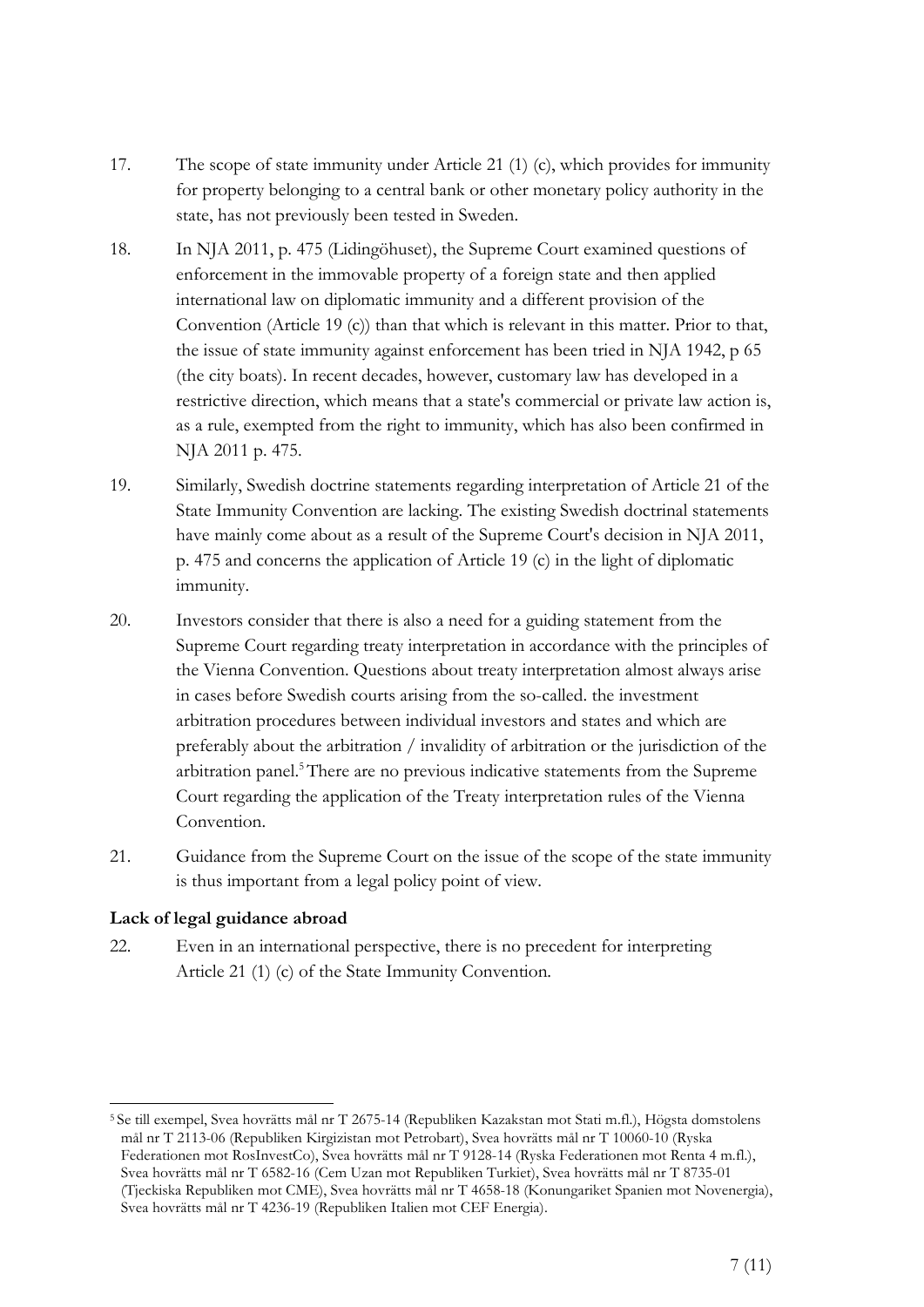- 23. In the present case, the parties have set out a few decisions from England <sup>6</sup> and the United States<sup>7</sup> which puts different views on the scope of state immunity with regard to central banks' funds. However, it should be noted that both countries have their own statutes for state immunity which were adopted long before the establishment of the State Immunity Convention.
- 24. A number of parallel enforcement proceedings are also currently underway between Investors and Kazakhstan in other European jurisdictions and in the United States, where Kazakhstan invokes state immunity as an obstacle to foreclosure. A similar question concerning the interpretation of Article 21 (1) (c) of the State Immunity Convention is, for example, subject to review by the Belgian courts. The foreclosure case in Sweden is, in the order of instance, before the case in Belgium and other jurisdictions, which is why the Supreme Court's ruling will have significance as a guide for the courts in other countries as well.
- 25. The interpretation and scope of Article 21 (1) (c) have been the subject of some discussion in the doctrine of international law, but opinions differ, inter alia: a. whether the provision is to be applied categorically or functionally (see the Court of Appeal's decision p. 14).
- 26. The question of the scope of the provision has recently become particularly relevant in view of the development of state wealth funds, so-called Sovereign Wealth Funds (SWF). These SWFs are generally described as commercial investors who act to achieve purely financial goals instead of having a political agenda.<sup>8</sup>
- 27. The forged property is part of the Kazakh National Fund (the National Fund of the Republic of Kazakhstan) managed by the National Bank. It is uncontested in the case that the National Fund is a SWF. It is also undisputed that the National Fund is not a legal person, but a wealth asset.
- 28. The fact that some states, often with significant natural resources, increasingly choose to invest their surplus assets in listed equities around the world is a fairly new phenomenon that was neither envisaged nor discussed at the UN Commission on Human Rights Convention's work on the State Immunity Convention in 1978-1991. Against this background, there is also a strong general interest in obtaining a guiding precedent.

## **DEVELOPMENT OF THE GROUNDS FOR APPEAL**

29. As mentioned above, it is unclear whether Article 21 (1) (c) reflects current customary law. The Court of Appeal also notes that state practice diverges between views on the one hand

<sup>6</sup> På s. 24 i beslutet hänvisar hovrätten till det engelska rättsfallet AIG Capital Partners, Inc, & Anr v Kazakhstan (National Bank of Kazakhstan intervening) från 2005 som är ett förstainstansavgörande som inte överklagades på grund av förlikning.

<sup>7</sup> Avseende avgöranden i USA se t.ex. Ingrid Wuerths rättsutlåtande av den 15 januari 2020, s. 9, (hab 105, Investerarnas Bilaga S-86).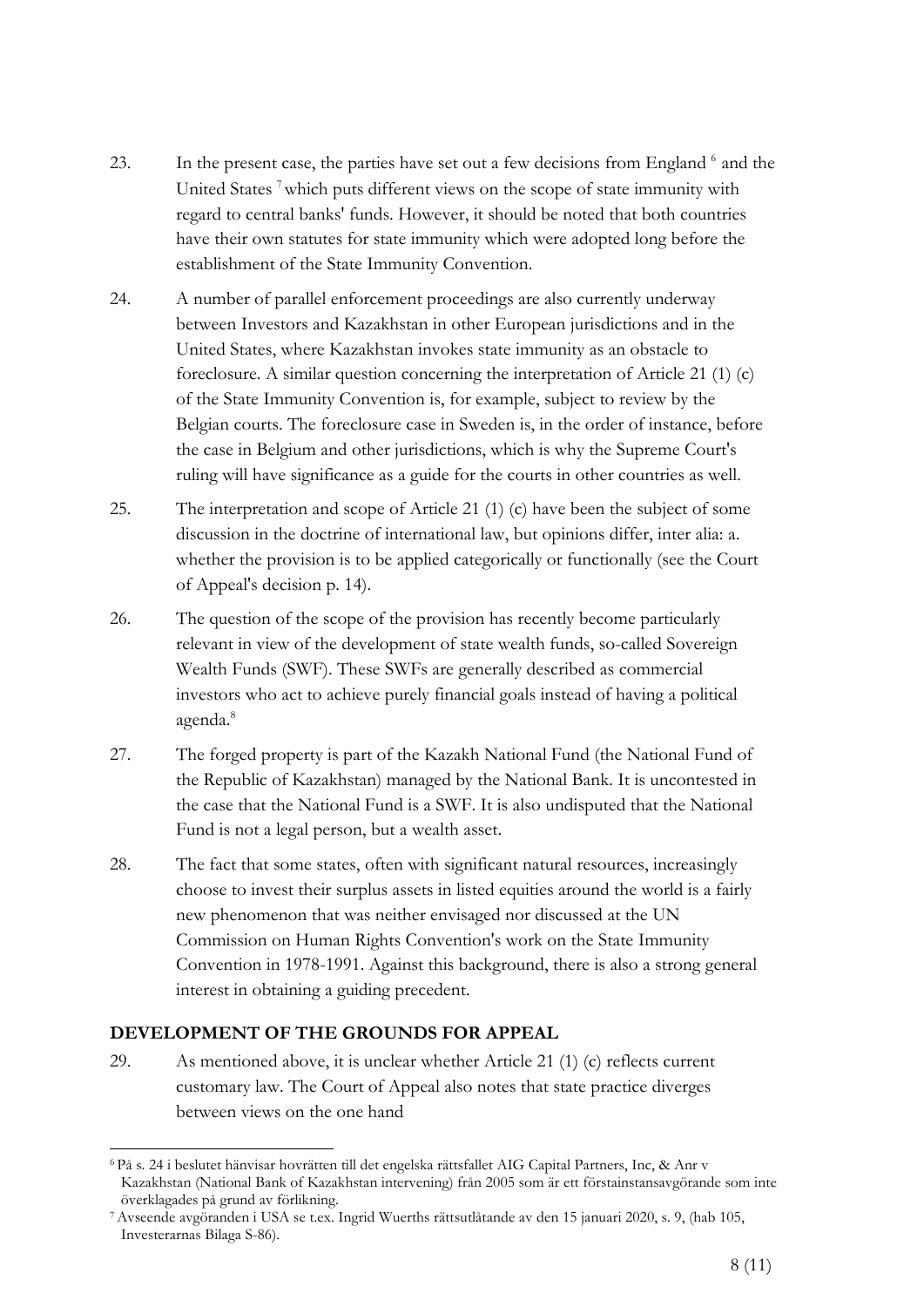8 Ingrid Wuerths rättsutlåtande av den 15 januari 2020, s. 7 f, (hab 105, Investerarnas Bilaga S-86).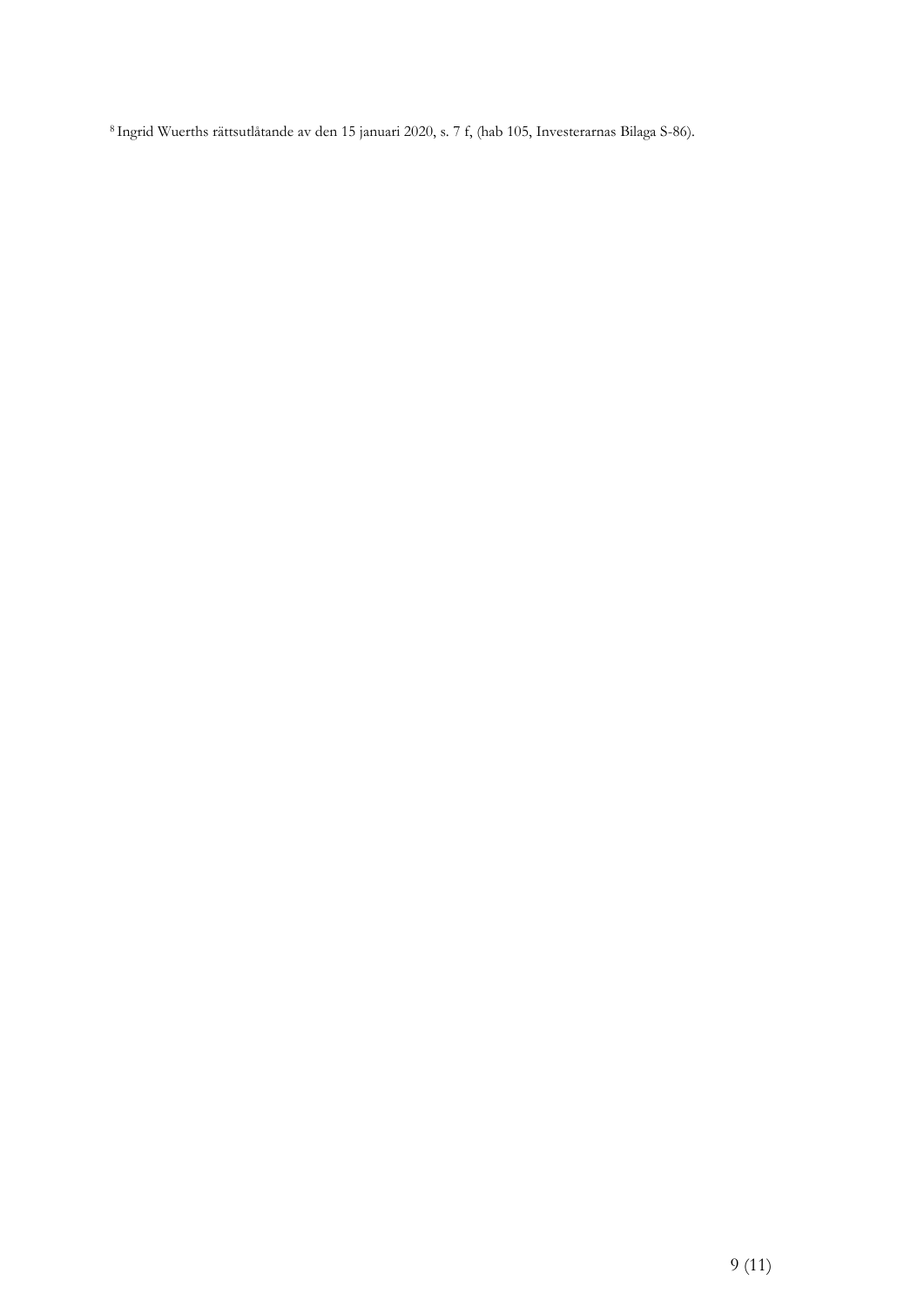that all central bank property enjoys immunity by virtue of its nature and, on the other hand, that central bank property must be treated as any other state property in immunity. Therefore, the High Court finds that a closer examination of international customary law is required in the application of the provision (p. 13). However, the High Court subsequently limits its examination to whether the categorical or functional application finds support in the Convention text or the preliminary works. The High Court has not done any more in-depth examination of state practice.

- 30. Investors are of the opinion that the current customary law has not been clarified to the extent that it can be said with certainty that Article 21 (1) (c) in all its parts corresponds to a rule in international customary law. The view is also supported by the expert professor Ulf Linderfalk and professor Ingrid Wuerth.<sup>9</sup>
- 31. In the event that Article 21 (1) (c) is considered to be in conformity with customary law, the Investors' position is that the provision be interpreted in accordance with the Treaty interpretation rules of the Vienna Convention. There is reason to question the High Court's interpretation of Article 21 (1) (c) of the State Immunity Convention with the application of the Vienna Convention.
- 32. In a previous decision, Svea Court of Appeal stated that under the general rule of interpretation in Article 31 of the Vienna Convention, a treaty must be interpreted honestly and in accordance with the common sense of the expression of the treaty, seen in its context and in the light of its purpose and purpose. The starting point for the interpretation is always the wording of the treaty. If the wording is clear, it will also be the end point of the interpretation. The purpose and purpose of a treaty is not an independent means of interpretation, but a part of the interpretation operation to be carried out in accordance with Article 31 in order to understand the common sense of the treaty (see Case No T 9128-14, p. 4).
- 33. The parties to this case do not agree on the meaning of the term "property of the central bank" in Article 21 (1) (c). According to the Investors, the provision only covers the property of the central bank, while Kazakhstan and the National Bank are of the opinion that the provision also covers property that a central bank manages, owns or controls.
- 34. The Court of First Instance first finds that the term 'property of' has not been defined in the Convention, but to indicate what is unclear in the wording of the term. The High Court then seeks guidance from an annex to the Convention containing a statement on the interpretation of another term used in Article 19 ("property that has a connection with the entity"). The High Court bases this statement on the basis

<sup>9</sup> Se Ulf Linderfalks sakkunnigutlåtande, s. 11 (uab 156) och Ingrid Wuerths rättsutlåtande av den 15 januari 2020 s. 5 (hab 105).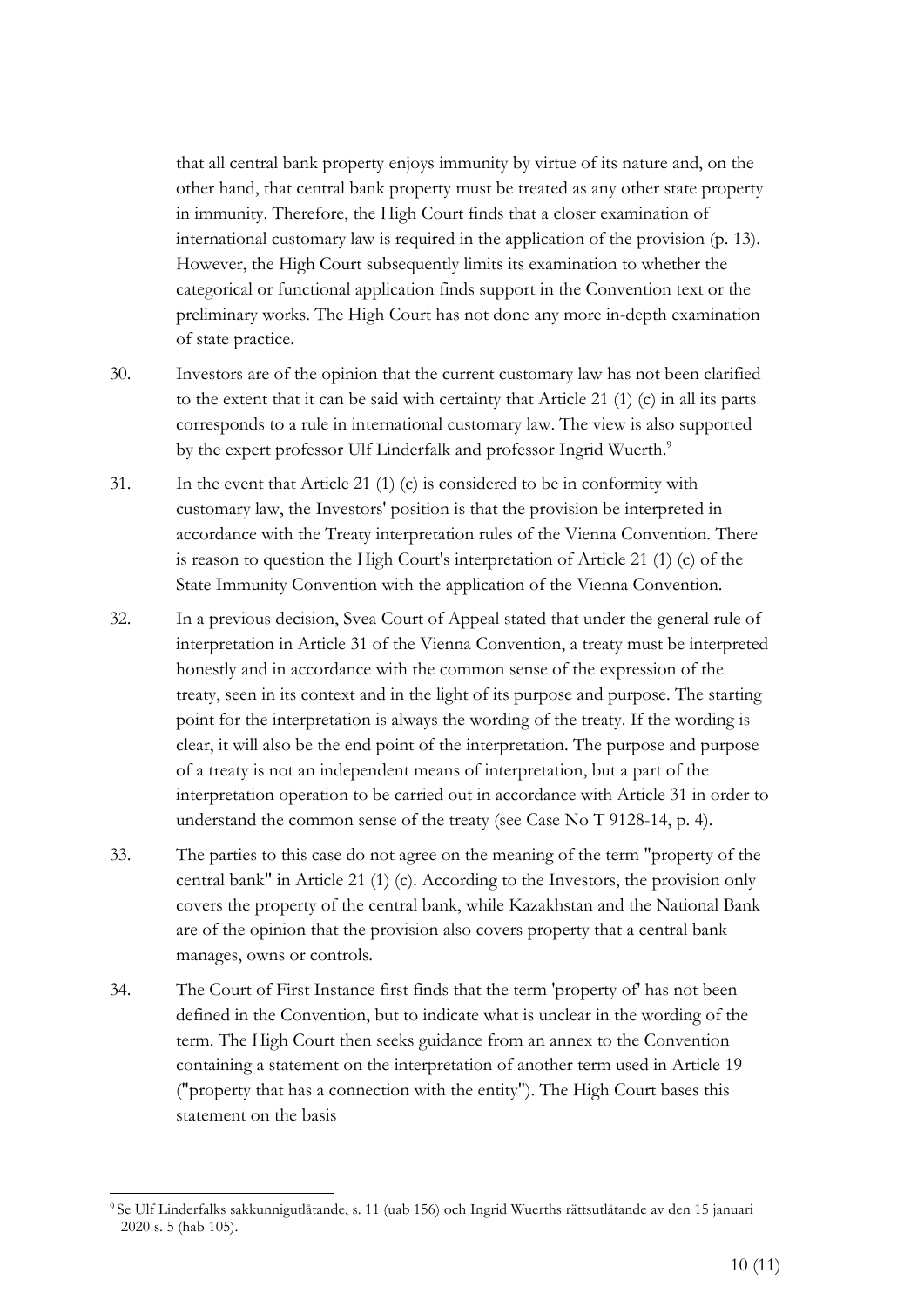the conclusion that any property that a central bank owns, manages, possesses or Controls may be considered to be covered by the term 'property of' in Article 21 (1) (c).

- 35. The investors are of the opinion that the High Court has departed from the wording of the provision and extended its scope without support in the Convention. It may be added that analogous application of the statement in the annex to the Convention on the interpretation of the expression in Article 19 cannot be made already because the purpose of the addition in Article 19 (c) is to extend its scope, ie to permit enforcement even in property. which has only a connection with the debtor. However, the purpose of Article 21 is the opposite, namely, to exempt certain specific categories of State property.
- 36. With the court's interpretation, all property with which a central bank is involved is protected by state immunity, which leads to unreasonable consequences and allows abuse of the rules on state immunity. This is also why the Court of Appeal concludes that "it cannot be ruled out that property, even though it belongs to a central bank, cannot be subject to immunity under the provision of Article 21 (1) (c)" (p. 23 f. ). Investors are of the opinion that if Article 21 (1) (c) is interpreted according to the wording and the scope is thus limited to central bank property, such boundary drawing problems will be considerably simpler and fewer.
- 37. The Court's continued considerations as to whether Article 21 (1) (c) should be applied categorically or functionally are therefore based on an erroneous assumption of the scope of the provision.
- 38. It may also be noted that the High Court appears to have misinterpreted statements contained in the bill to the law incorporating the Convention and in NJA 2011 p. 475 regarding Article 21. The High Court considers that they support the categorical application of the provision.<sup>10</sup> According to the Investors, the reported statements promptly support the view that the provision should be interpreted in accordance with its wording because they speak of "the nature of the property" and "property of special kind".
- 39. Furthermore, it is clear from the bill, with reference to the preparatory work to the Convention, that the purpose of the provision was to provide certain categories of property with special protection and that it was considered necessary in the light of the

<sup>10</sup> Hovrättens beslut, s. 22: "Vad beträffar svenska rättskällor anges i propositionen till den lag som inkorporerar konventionen att bestämmelsen i artikel 21 innebär att egendomen "Genom själva sin natur bör [...] anses användas eller vara avsedd att användas enbart för statliga syften utan några som helst kommersiella ändamål." (prop. 2008/09:204, s. 82). I rättsfallet NJA 2011 s. 475 hänförde sig Högsta domstolen till bestämmelsen i artikel 21 när den behandlade frågan om vad som ska anses utgöra ett egendomsinnehav för ett statligt icke-kommersiellt ändamål enligt artikel 19 (c). Högsta domstolen anförde att "Hinder på grund av statsimmunitet […] bör emellertid anses föreligga om ändamålet med innehavet av egendomen är av ett kvalificerat slag […] eller då egendomen är av sådant särskilt slag som anges i artikel 21 i 2004 års FN-konvention." [Vår understykning.]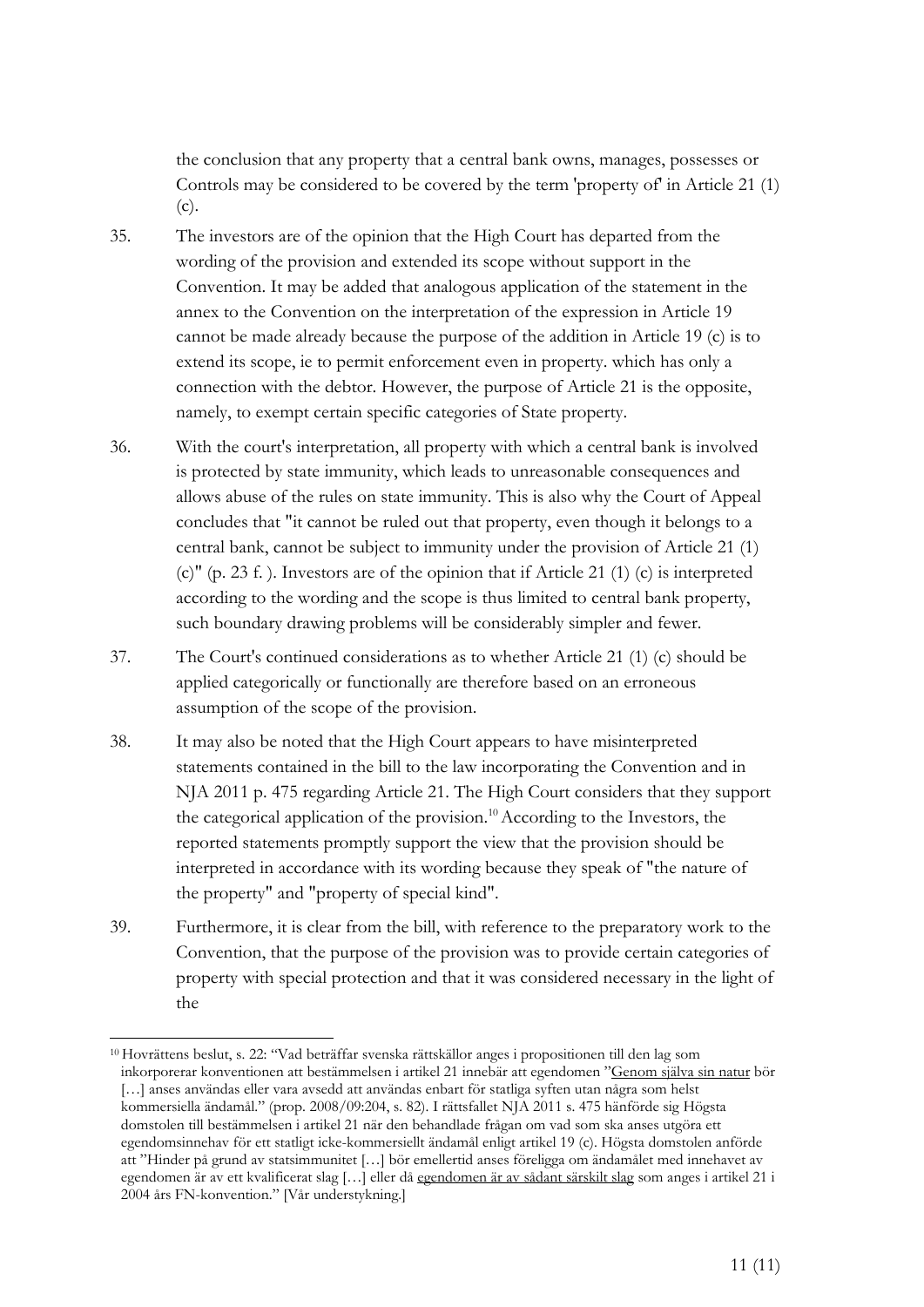of the fact that in the case law of some states there were approvals for claims for coercive measures against e.g. foreign bank accounts or central bank assets.<sup>11</sup>

- 40. It is clear from Danmarks Nationalbank's annual report (uab 235, p. 135) that the National Fund's assets (and thus also the forged property) do not form part of Danmarks Nationalbank's assets. The Forged Property does not form part of Kazakhstan's gold or currency reserve, nor is the Property used by the National Bank for monetary policy purposes.
- 41. In addition, the National Bank's own witness, Aliya Moldabekova, confirmed in a hearing before the District Court that the Property is part of the National Fund's savings portfolio, whose sole purpose is to achieve value increase. To achieve this, the assets of the savings portfolio have been handed over for active management to some of the host's largest asset managers, such as HSBC, State Street, JP Morgan, UBS and Mitsubishi.
- 42. This is, among other things, why the Investors consider that the Court of Appeal's conclusion that Danmarks Nationalbank's management of the National Fund can be equated with the management of the state's economy and thus constitutes sovereign exercise (p. 24), is incorrect.
- 43. Danmarks Nationalbank's position with the Property, which according to the High Court is to be regarded as belonging to the Bank, has been purely formal. The National Fund itself belongs to Kazakhstan. Danmarks Nationalbank's management has consisted of engaging, on behalf of Kazakhstan, the Bank of New York Mellon to manage the current fund property and, in consultation with Kazakhstan, to engage the aforementioned professional asset managers to decide on its management through the purchase and sale of securities to create the best return.
- 44. In conclusion, it can be added that the Stockholm District Court, the Crown Court and the Nacka District Court have all found that the foreclosed Property is located in Sweden and belongs to Kazakhstan in the meaning of the Extension Bar. Contrary to the Court of Appeal, they found that the foreclosure is not hindered by state immunity because the foreclosed property consists of assets that are commercial both by nature and purpose. The property is not used and is not intended to be used for the state's high-ranking act. It is also not a property of Danmarks Nationalbank and is therefore not covered by state immunity.
- 45. The investors invoke the circumstances and grounds relied on in the district court and the High Court and intend to further develop their case after the Supreme Court has made a decision on a trial permit.

<sup>11</sup> Prop. 2008/09:204 s. 82.